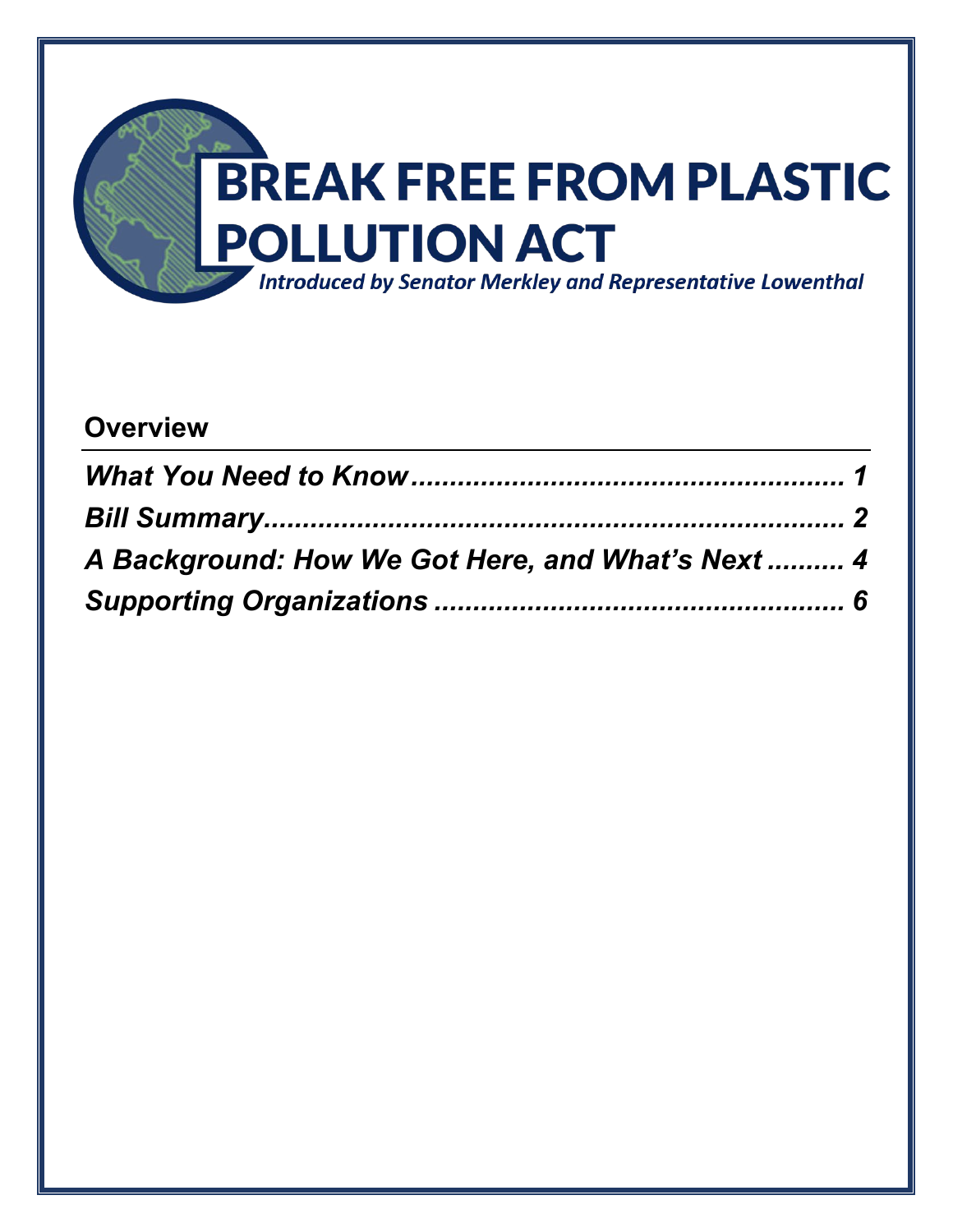# **What You Need to Know**

<span id="page-1-0"></span>Plastic pollution is a crisis threatening our public health, our climate, our economy, and our planet. Plastic production and waste is fueling climate change and poisoning our bodies through the air we breathe, the water we drink, and the food we eat. And unless we act, things are only going to get worse. **The** *Break Free From Plastic Pollution Act***,** from U.S. Senator Jeff Merkley (D-OR) and U.S. Representative Alan Lowenthal (D-CA) is the national strategy we need to address this growing crisis.

#### **Plastic pollution has exploded into a global crisis that threatens our public health, economic security, and the future of our planet.**

- $\rightarrow$  Studies suggest that humans swallow a credit card's worth of plastic every week. Exposure to plastic toxins has been linked to cancers, birth defects, and other ailments.
- $\rightarrow$  The United States disposes or incinerates 32 million tons of plastic waste each year, burdening our local government budgets and overwhelming systems to handle it.
- $\rightarrow$  Our recycling system is broken: just 8% of plastic waste in the United States is sorted for recycling, and less than 3% of plastic waste is recycled into a similar quality product.
- $\rightarrow$  Global plastic production will triple by 2050, accounting for 20% of global oil consumption and emissions linked to plastic will reach 1.3 billion tons by 2030, equal to 300 coal-fired power plants.
- $\rightarrow$  Emissions from plastic production and waste management facilities are disproportionately impacting low-income and minority communities, perpetuating the harm of historic environmental injustices.

**Americans are fed up with the plastic pollution crisis and broadly support many steps to tackle the plastic pollution crisis.** Recent polling shows that two-thirds of Americans believe that businesses that produce or use plastics in their products should pay for collecting, sorting, and recycling plastics.

**The** *Break Free from Plastic Pollution Act* **will provide national leadership to reduce the amount of wasteful plastic produced and reforming our broken waste and recycling systems. The bill will shift the burden of cleanup and waste management to where it belongs: on the corporations that produce this waste, by –**

- $\rightarrow$  Requiring big corporations take responsibility for their pollution, requiring producers of plastic products to design, manage, and finance waste and recycling programs.
- $\rightarrow$  Spurring innovation, incentivizing big corporations to make reusable products and items that can actually be recycled.
- $\rightarrow$  Creating a nationwide beverage container refund program, which is successful at the state level.
- $\rightarrow$  Reducing and ban certain single-use plastic products that are not recyclable.
- $\rightarrow$  Establishing minimum recycled content requirements for beverage containers, packaging, and food-service products.
- $\rightarrow$  Generating massive investments in domestic recycling and composting infrastructure, while pressing pause on new plastic facilities until critical environment and health protections are put in place.

**Together we can tackle plastic pollution with the bold action – but we must act now, before it's too late.**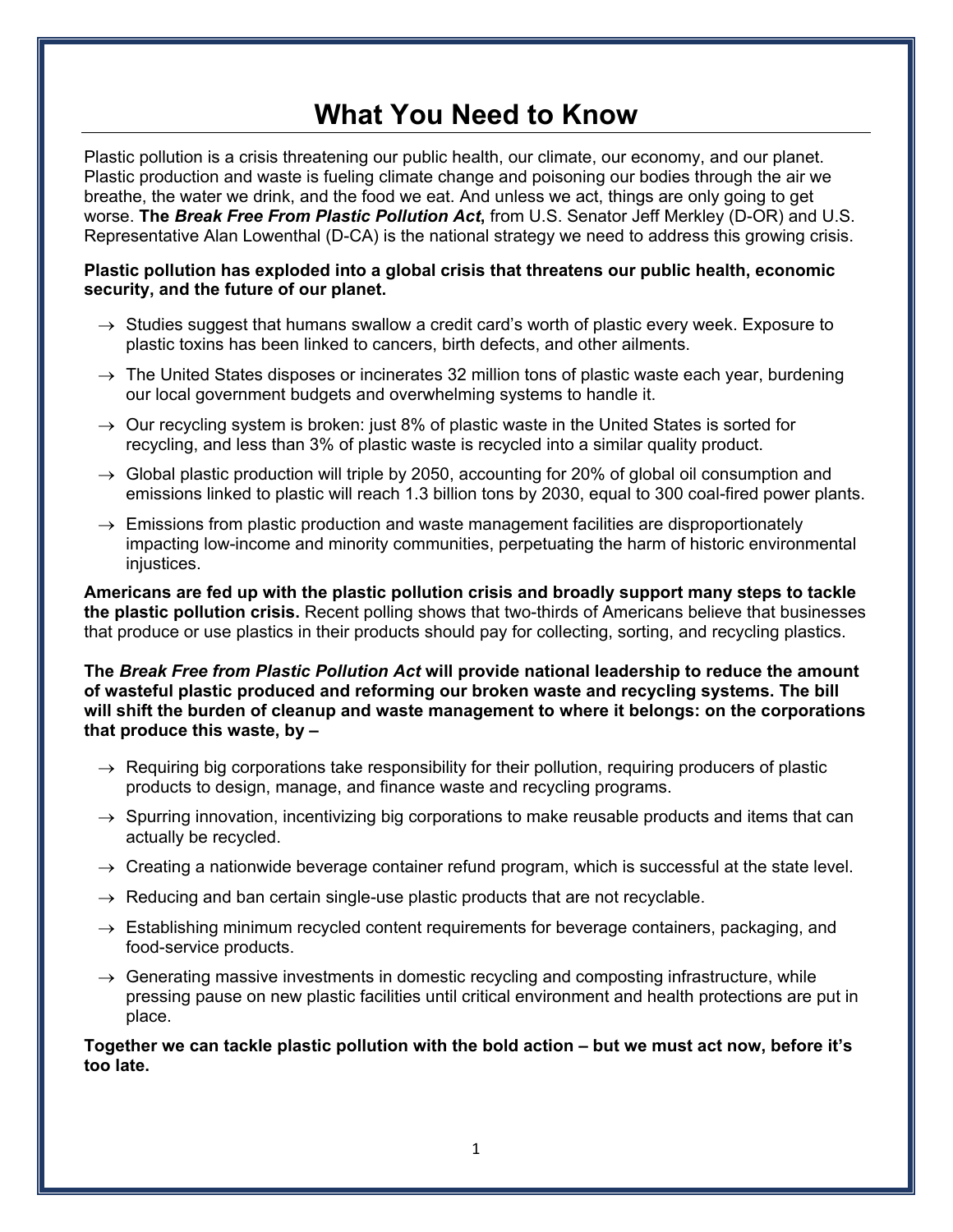

# <span id="page-2-0"></span>The *Break Free From Plastic Pollution Act* will:

# **Require Product Producers to Take Responsibility for Collecting and Recycling Waste:**

- $\rightarrow$  The bill requires producers of covered products (packaging, containers, food service products and paper) to design, manage, and finance programs to collect and process product waste that would normally burden state and local governments. The legislation will encourage producers to cooperate with those who produce similar products through Producer Responsibility Organizations (PRO) to take responsibility for their waste and implement cleanup programs with Environmental Protection Agency (EPA) approval.
- $\rightarrow$  Producers will invest in U.S. domestic recycling and composting infrastructure, cover the costs of waste management and clean-up, and promote awareness-raising measures to reduce waste.

## **Create Nationwide Beverage Container Refunds:**

- $\rightarrow$  The legislation will incentivize consumers to recycle by creating a 10-cent national refund program for all beverage containers, regardless of material, to be refunded to customers when they return containers.
- $\rightarrow$  Any unclaimed refunds will go to beverage producers to supplement investments in nationwide collection and recycling infrastructure. This legislation encourages states that have already implemented similar initiatives to continue their current systems if they match the federal requirements.

## **Source Reduction and Phase-Out Top Polluting Products:**

 $\rightarrow$  Beginning in January 2023, some of the most common single-use plastic products that pollute our environment, cannot be recycled, and have readily-available alternatives will be source reduced and phased out from sale and distribution. The prohibitions will apply to lightweight plastic carryout bags, food and drinkware from expanded polystyrene, plastic stirrers and plastic utensils. Straws will only be available upon request.

## **Carryout Bag Fee:**

- $\rightarrow$  The legislation would impose a fee on the distribution of carryout bags.
- $\rightarrow$  The bill allows retailers who implement a reusable bag credit program to retain the fee to finance the program. Fees collected from retailers without a bag credit program will fund public access to reusable bags as well as litter clean up and recycling infrastructure.

#### **Create a Minimum Recycled Content Requirement:**

 $\rightarrow$  The bill requires plastic beverage containers to include an increasing percentage of recycled content in their products before entering the market. Informed by a feasibility study by the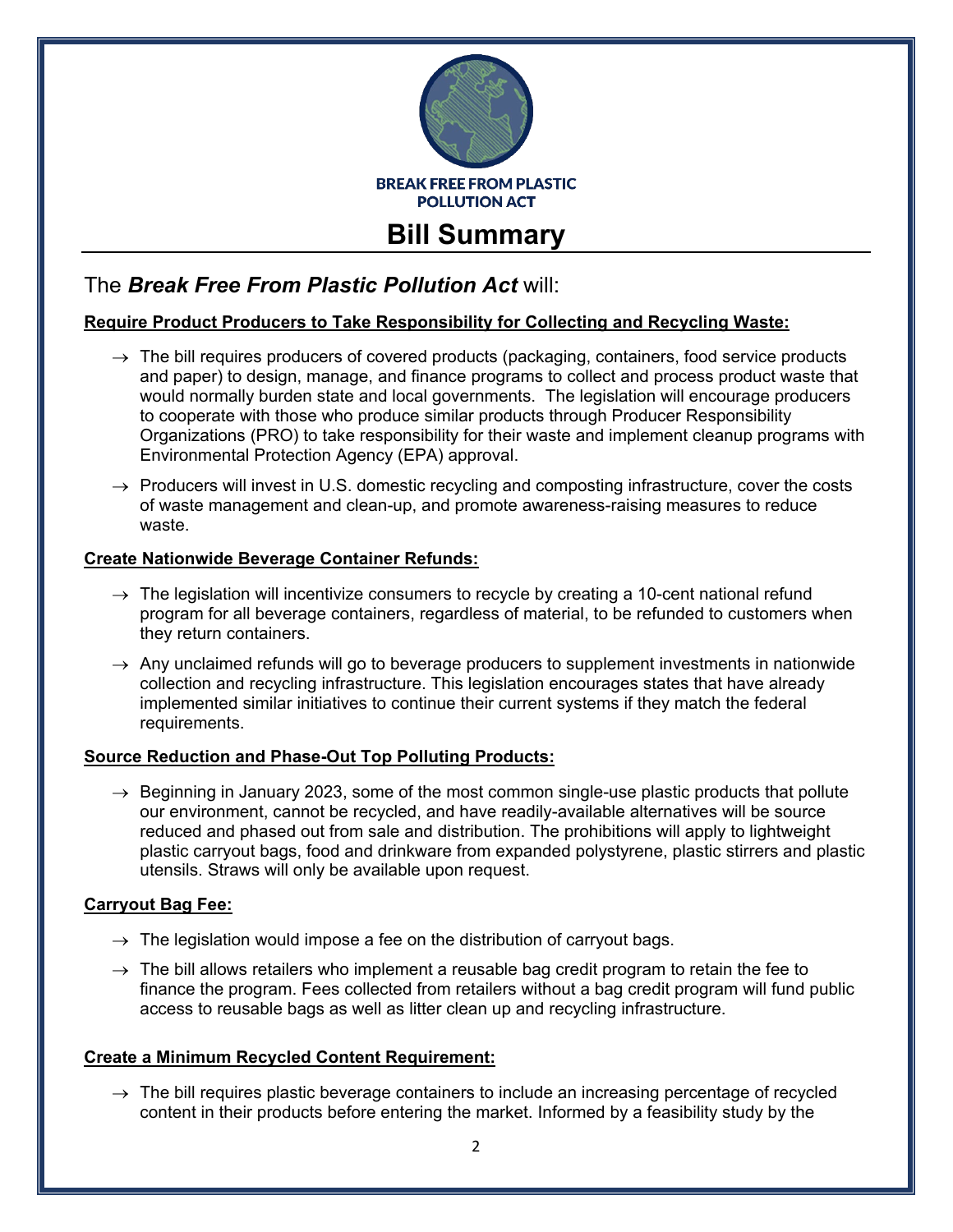National Institute of Standards and Technology, the EPA will also phase in new requirements for producers to manufacture containers from recycled content. The recycled content requirements will steadily increase over time.

## **Standardize Recycling and Composting:**

 $\rightarrow$  The EPA will develop standardized recycling and composting labels for products and receptacles to encourage proper sorting and disposal of items that can be recycled or composted.

#### **Review Effects of Plastic Tobacco Filters, Electronic Cigarettes and Derelict Fishing Gear:**

 $\rightarrow$  Following studies on the environmental impacts of plastic tobacco filters, electronic cigarette parts and derelict fishing gear, the relevant agencies will propose measures to reduce those environmental impacts.

#### **Reduce Other Sources of Plastic Pollution including Microfibers and Microplastics:**

- $\rightarrow$  Mandates filtration units on all new clothes washing machines sold in the U.S. by 2025 to catch microfiber pollution.
- $\rightarrow$  Directs the EPA to establish a pilot program to test the efficacy and cost effectiveness of technologies to prevent and remove microplastics from the environment.

#### **Expand Support for Reuse and Refill Technology:**

- $\rightarrow$  Within the one year, the EPA Administrator will establish a competitive grant program to fund pilot-scale packaging reduction, reuse, and refill projects.
- $\rightarrow$  Within three years, and every five years thereafter, the EPA will issue a report on feasibility and best practices on reuse and refill technology across different sectors.

## **Prevent Plastic Waste from Being Shipped to Developing Countries that Cannot Manage It**:

- $\rightarrow$  The United States has exported plastic waste, scrap, and pairings to developing countries with the claim that the material would be recycled. However, the majority of this material has instead fueled the global plastic pollution crisis by overburdening countries with already strained waste management systems.
- $\rightarrow$  The bill prevents the export of plastic waste, scrap and pairings to countries that are not part of the Organization for Economic Co-operation and Development (OECD), many of whom have been a major source of ocean plastic pollution. The bill also requires that the United States receive consent from countries receiving the waste before it is exported and prevents the export of plastic waste to countries who then re-export to countries outside the OECD.

#### **Protect Existing State Action:**

 $\rightarrow$  The bill protects the ability of state and local governments to enact more stringent standards, requirements, and additional product bans.

#### **Temporarily Pause New Plastic Facilities:**

 $\rightarrow$  The legislation gives environmental agencies the valuable time needed to investigate the cumulative impacts of new and expanded plastic-producing facilities on the air, water, climate, and communities before issuing new permits to increase plastic production. The legislation would also update EPA regulations to eliminate factory-produced plastic pollution in waterways and direct the EPA to update existing Clean Air and Clean Water Act emission and discharge standards to ensure that plastic-producing facilities integrate the latest technology to prevent further pollution.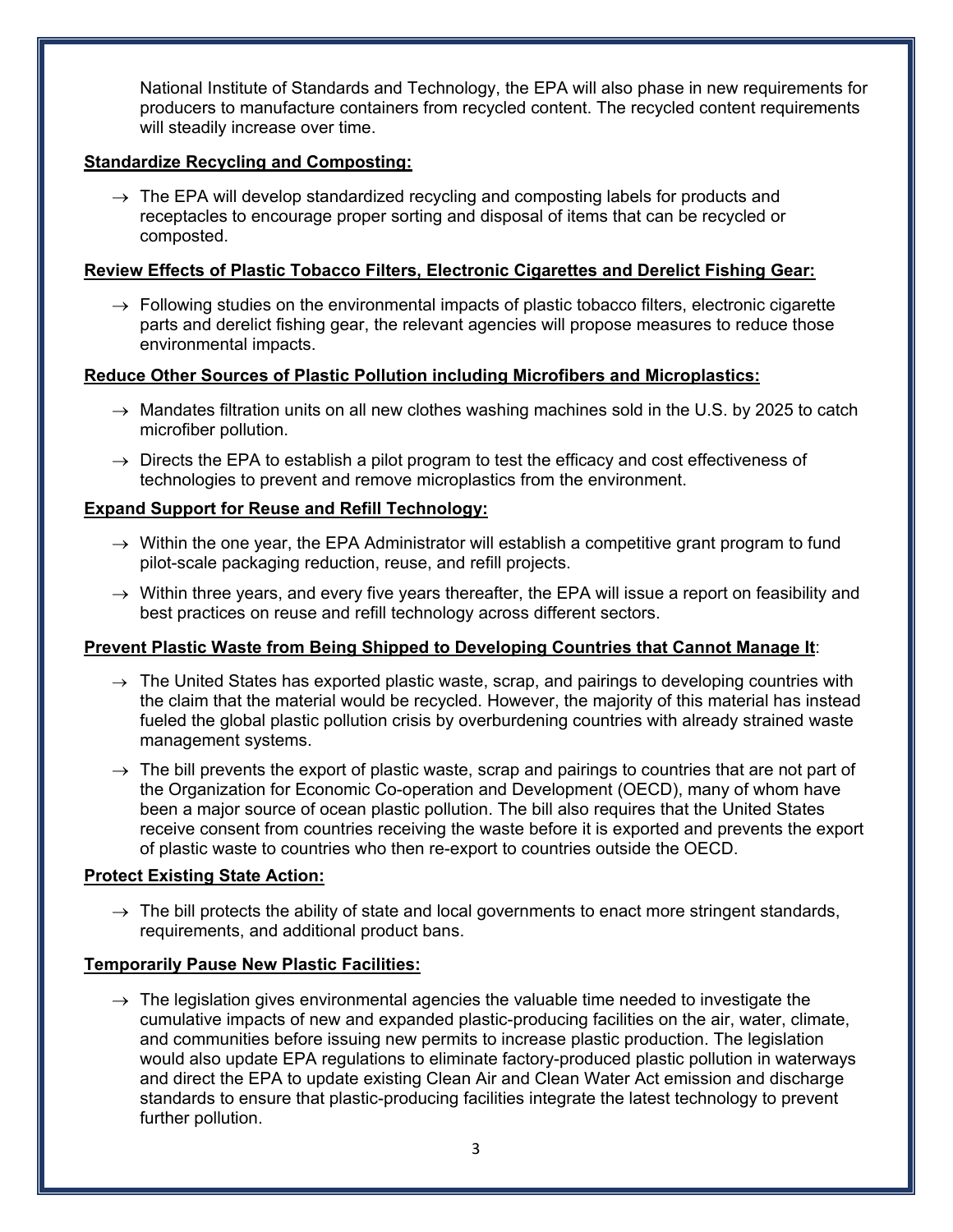

# <span id="page-4-0"></span>**A Background: How We Got Here, and What's Next**

# **The crisis**

Annual global production of plastic has reached 335 million tons and continues to rise. Global plastic production is projected to more than triple by 2050, accounting for 20 percent of all global oil consumption. Of the 8.3 billion metric tons of plastic produced in the past 60 years, 6.3 billion metric tons have become plastic waste.

The United States alone disposes or incinerates 32 million tons of plastic each year. Every year, enough plastic--about 8 million tons – escapes into the ocean that five trash bags would fit on every foot of coastline around the world. In addition to ocean pollution, plastic is contaminating every corner of the world, including miles above us in the rainwater sustaining Rocky Mountain National Park.

#### **How we got here**

While plastic is an important material for building a variety of products like medical devices, lighter cars and other advanced products, plastic producers have steadily designed unnecessary products that have flooded the market. These products have overwhelmed waste management systems, as many of them are not recyclable. Producers are not required to incorporate recycled content into their products and the cost of virgin plastic from cheap natural gas is far lower.

Rather than reducing the waste they create or taking responsibility for its management, producers have shifted the responsibility for managing waste to government entities whose budgets are already stretched thin. Meanwhile, industry has promoted pollution reduction strategies that put even more burden on taxpayers instead of taking responsibility themselves – emphasizing their view that the government should invest in recycling infrastructure and accept plastic items in recycling bins that will never be recycled. All of this comes at the expense of U.S. taxpayers.

# **Reforming Our Broken Recycling System**

We cannot recycle our way out of this crisis or rely solely on the government to clean it all up. According to data from the United States Environmental Protection Agency, the US Census Bureau Trade Data and plastic industry recycling reports, the national recycling rate for plastic waste in the United States is projected to sink from 8.4 percent in 2017 to about 5 percent in in 2019. Consumers have been led to believe that everything they put in their blue bin will be magically turned into a new product somewhere because items are labeled recyclable.

The truth is that the recycling in our blue bins is often landfilled, incinerated, or shipped overseas to countries that are unable to manage this waste. Before 2017, the United States was sending 4,000 shipping containers a day full of American waste to China every year. But China has changed its import policies, severely restricting the amount of contaminated and poorly sorted plastics it would accept. China's policy shift means that fewer plastic products have a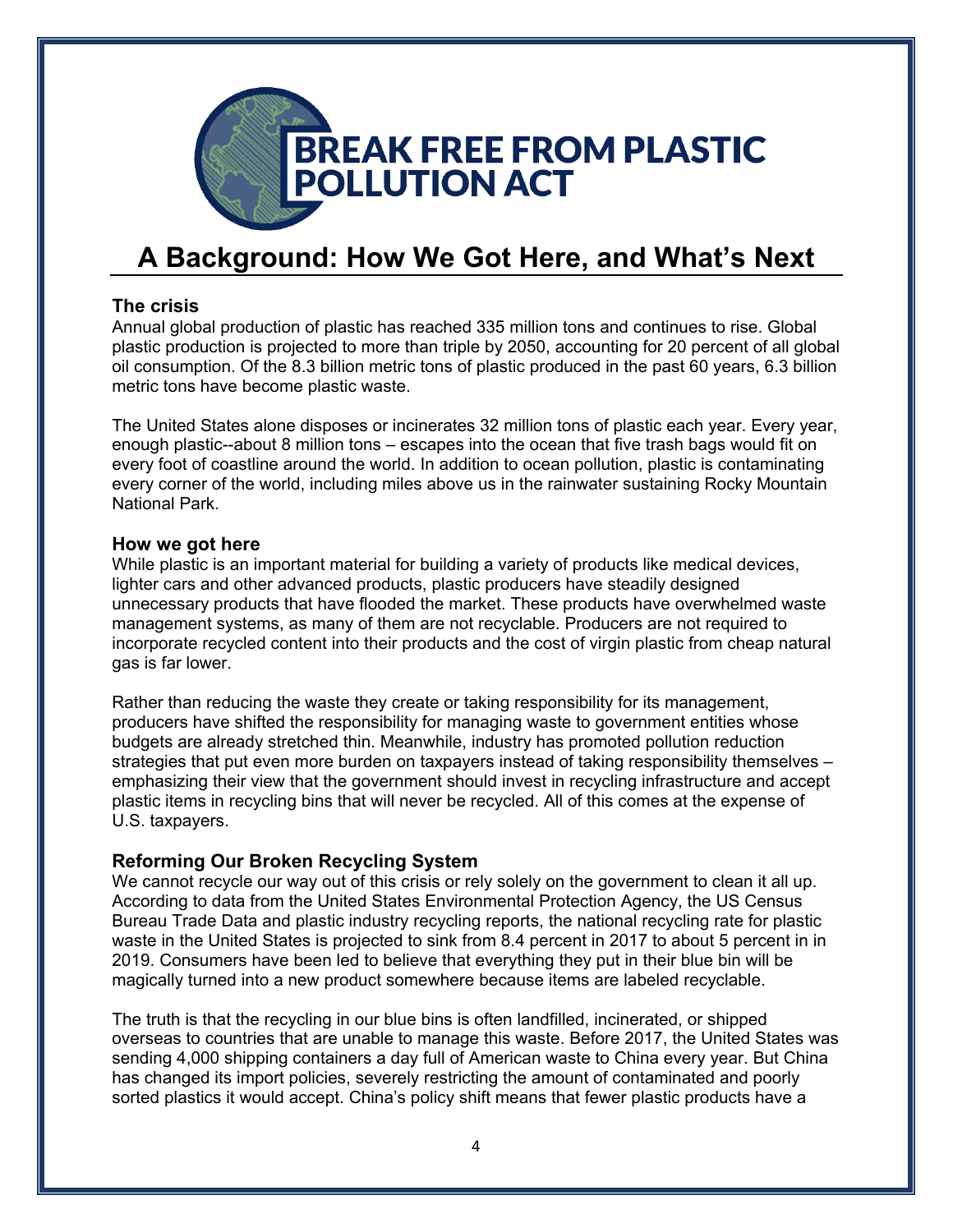recycling market. Those materials are now being landfilled, burned, or shipped to other countries who cannot manage the influx of this waste – meaning that most of it ends up burned or contaminating the ocean.

## **How Plastic Fuels Climate Change**

The oil and gas industries are investing in unprecedented plastic expansion. The industry announced \$164 billion in investments for 264 new plastic facilities or expansion projects in the United States alone, many relying on state and local tax incentives. In just five years, these investments could increase global plastic production by a third. As a result, this wave of investment will increase pollution risks to frontline communities – communities closest to these facilities – throughout the plastics supply chain. They will also undermine efforts by cities, countries, and the global community to combat the growing plastics crisis, and exacerbate the growing climate crisis.

In 2019 alone, the production and incineration of plastic will add more than 850 million metric tons of greenhouse gases to the atmosphere – equal to the pollution from 189 new 500 megawatt coal-fired power plants. If plastic production and use grow as currently planned, by 2030, these emissions could reach 1.34 billion tons per year – equivalent to the emissions released by more than 295 new 500-megawatt coal-fired power plants.

## **Environmental Justice Impacts of Plastic**

We need only look at the disproportionate impacts that plastic production and pollution have on some of our poorest communities to understand how racial and environmental justice are inextricably linked. Plastic production and processing facilities, much like landfills, oil refineries, and other sources of industrial pollution, are overwhelmingly constructed in low-income communities of color that already bear the brunt of environmental and economic burdens and are further at risk from new and expanded industrial activity.

## **We Must Act Now, and Act Boldly**

All of this is placing a tremendous strain on our environment and on our budgets. Wildlife and sea creatures are suffering and dying from ingesting plastic products or getting entangled in them. Plastic, which does not biodegrade, is breaking down into microplastics that are contaminating our food, water and air. A growing body of research is finding plastic and associated toxins throughout the food web, including in our blood, feces, and tissues. Exposure to these toxins has been linked to cancers, birth defects, impaired immunity, endocrine disruption, and other ailments. With local governments spending billions of dollars to manage plastic waste and prevent it from entering our rivers, streams, oceans and landscapes, citizens are being hit by the impacts of plastic pollution from all ends.

The time has come to truly address this massive crisis. Countries are working together across the world to reduce plastic production and handle their waste efficiently. Here in the United States, state and local governments are implementing policies to reduce unnecessary plastic products and shift responsibility to producers for managing their waste. Many businesses are already leading the way with investments in reusable packaging and increased recycled content of their products.

It's time for **national leadership** and a **comprehensive strategy** to steer the country in the right direction. The *Break Free from Plastic Pollution Act* is the bold action we need to tackle this crisis head-on.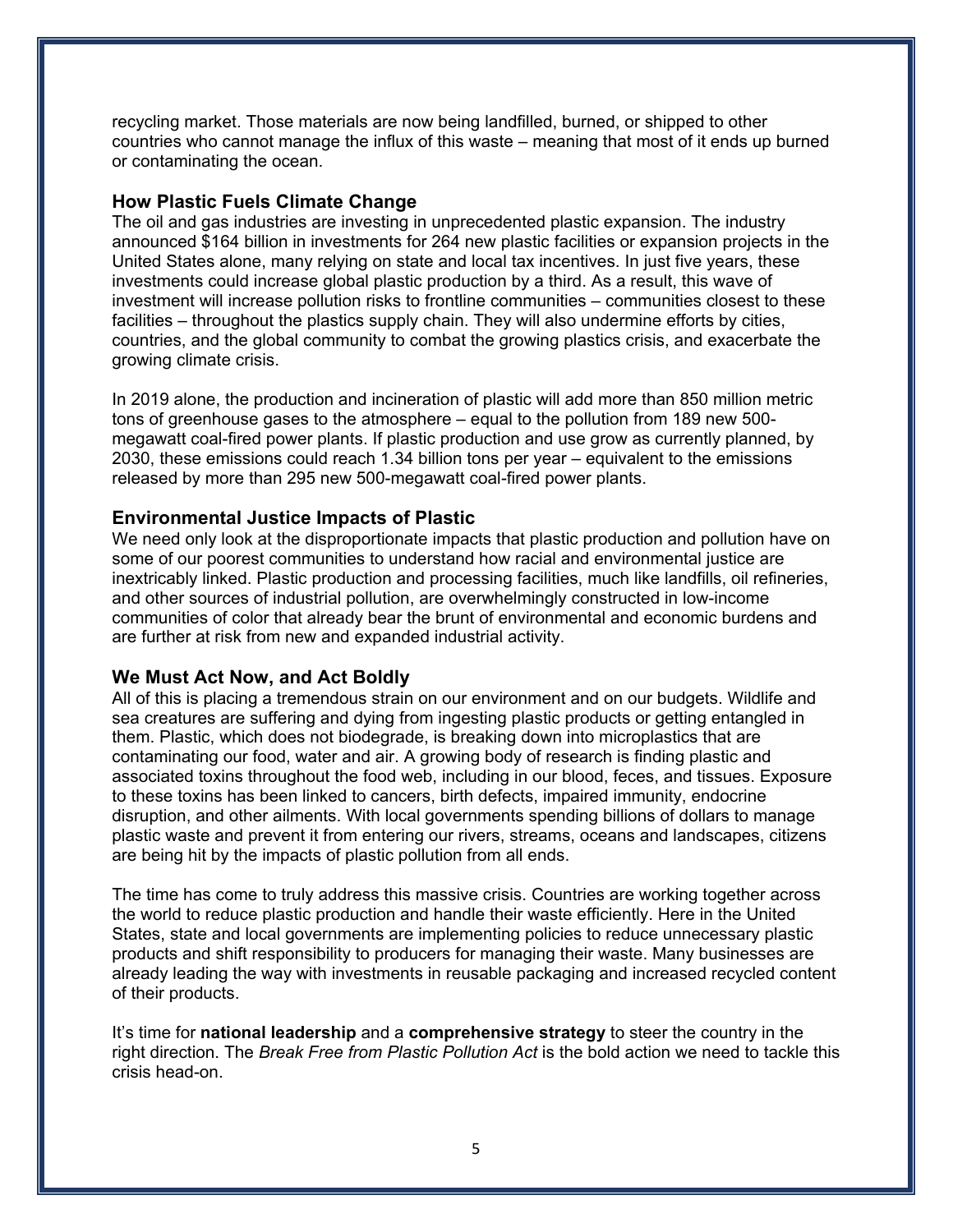

# **Supporting Organizations**

**Organizations That Support This Bill Include:**

<span id="page-6-0"></span>**Algalita** American Sustainable Business Council Aquarium Conservation Partnership Azul Beyond Plastic Captain Planet Foundation C.A.R.E. Center for Biological Diversity Center for International Environmental Law COARE Container Recycling Institute Dr. Bronner's Earthjustice Environment America Environment and Human Health Inc. Fenceline Watch Friends of the Earth Forest Keeper Global Alliance for Incinerator Alternatives (GAIA) **GreenLatinos Greenpeace** Grove Heirs to Our Oceans Inland Ocean Coalition League of Conservation Voters Lonely Whale Moms Clean Air Force

National Audubon Society National Caucus of Environmental **Legislators** Natural Resources Defense Council National Stewardship Action Council National Wildlife Federation Ocean Conservancy Oceana Ocean Protection Coalition Plastic Pollution Coalition Product Stewardship Institute Recycle Across America Riverkeeper Rise Saint James Safer States Seventh Generation Sierra Club Society of Native Nations Surfrider Foundation The Ocean Project | World Ocean Day The Story of Stuff Project UPSTREAM U.S. Green Chamber U.S. Public Interest Research Group (PIRG) Waterkeeper Alliance World Wildlife Fund 4ocean 5 Gyres Institute

**Find a letter endorsing the** *Break Free From Plastic Pollution Act of 2021* **signed by over 500 organizations [here.](https://docs.google.com/document/d/10MZzvE8wP3KPXfh9eRFNNfX9a1iLOocXCdAEUoRsza0/edit)**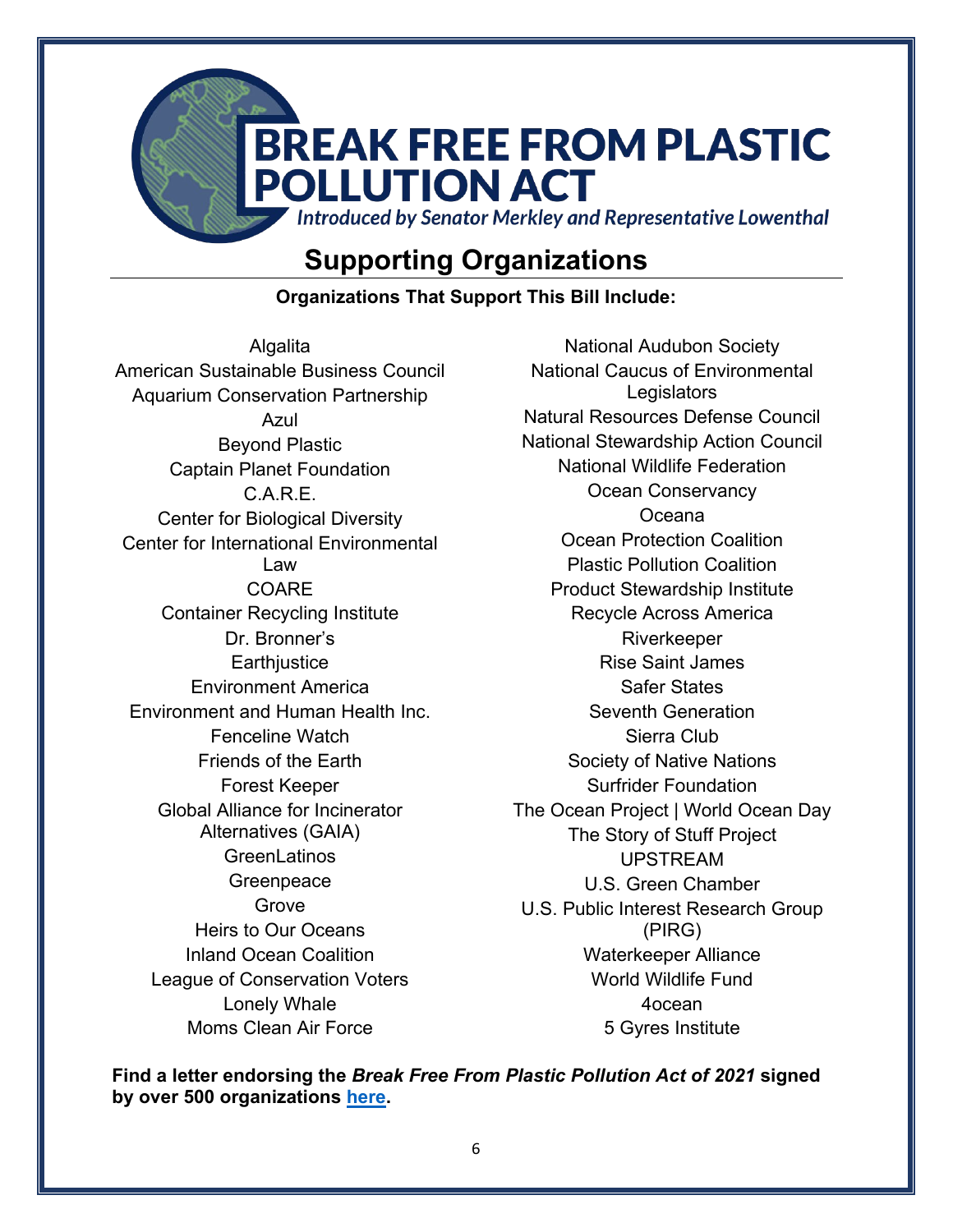# **Environmental Advocates Hail the Bold and Comprehensive** *Break Free From Plastic Pollution Act*

"Time is running out to prevent a future completely overrun by plastic — the U.S. has the responsibility, and the power, to turn the tide on this global problem and hold companies responsible for this crisis before it's too late," said actor, advocate and Oceana board member Ted Danson. "The United States creates more plastic waste than any other country, and yet we have not passed a federal law to tackle this monumental threat to our planet. Thanks to Senator Merkley and Representative Lowenthal, the U.S. can now join other countries around the world that are leading the fight to reduce the production and use of this persistent pollutant."

— *Ted Danson, actor, activist, and Oceana board member*

"For far too long, corporations have exploited loopholes to pollute our communities and our water with plastic and then passed the consequences and the costs onto individuals and local municipalities. It is past time to put an end to unnecessary and unchecked plastic production and pollution. The Sierra Club applauds Senator Merkley and Representative Lowenthal for putting concrete steps in place to end our country's overwhelming and destructive plastic problem."

— *Sonya Lunder, Senior Toxics Policy Advisor, Sierra Club*

"Our over-reliance on plastics is bad for our health, air quality, the climate, local waterways, and the oceans, and particularly for those low-wealth communities and communities of color who bear the brunt of air, water, and climate pollution from their fossil fueled production. Nothing we use for a minute should pollute our environment for hundreds of years. It's time for us to reduce the use of plastics, increase recycling, and maximize the use of recycled materials."

— *Matthew Davis, Legislative Director, League of Conservation Voters* 

"The 250,000 businesses the American Sustainable Business Council (ASBC) represents understand how plastic waste and toxins unnecessarily burden our economy and our lives," said David Levine, ASBC President. "Solutions exist and can be expanded with research and development of new, safer, reusable and recyclable materials and innovative processes which will cut business costs and create economic opportunities and new jobs."

— *Thomas Oppel, Executive Vice President, American Sustainable Business Council* 

"Packaging pollution is drowning our planet in single use waste. The nation desperately needs leadership from Washington if we are to move to a circular economy--one in which products aren't just used and thrown away but are reused and recycled again and again. The Break Free from Plastic Pollution Act takes a comprehensive approach to reform U.S. recycling. By reinvesting in our woefully neglected recycling infrastructure, focusing on incentives for real recycling, creating mechanisms to hold such waste producers accountable for the costs of recycling, and phasing-out products that can't be recycled, this legislation would be a giant leap towards restoring health in our country's natural environment."

— *John Hayes, Chairman and CEO, Ball Corporation*

"The Break Free From Plastic Pollution Act is unique in that it addresses plastic pollution across the entire lifecycle, from extraction and manufacture to distribution and the point of sale, to disposal and recycling. The BFFPPA is built upon a foundation of policies that have been proven effective at the local and state level."

— *Jennie Romer, Legal Associate, Surfrider Foundation*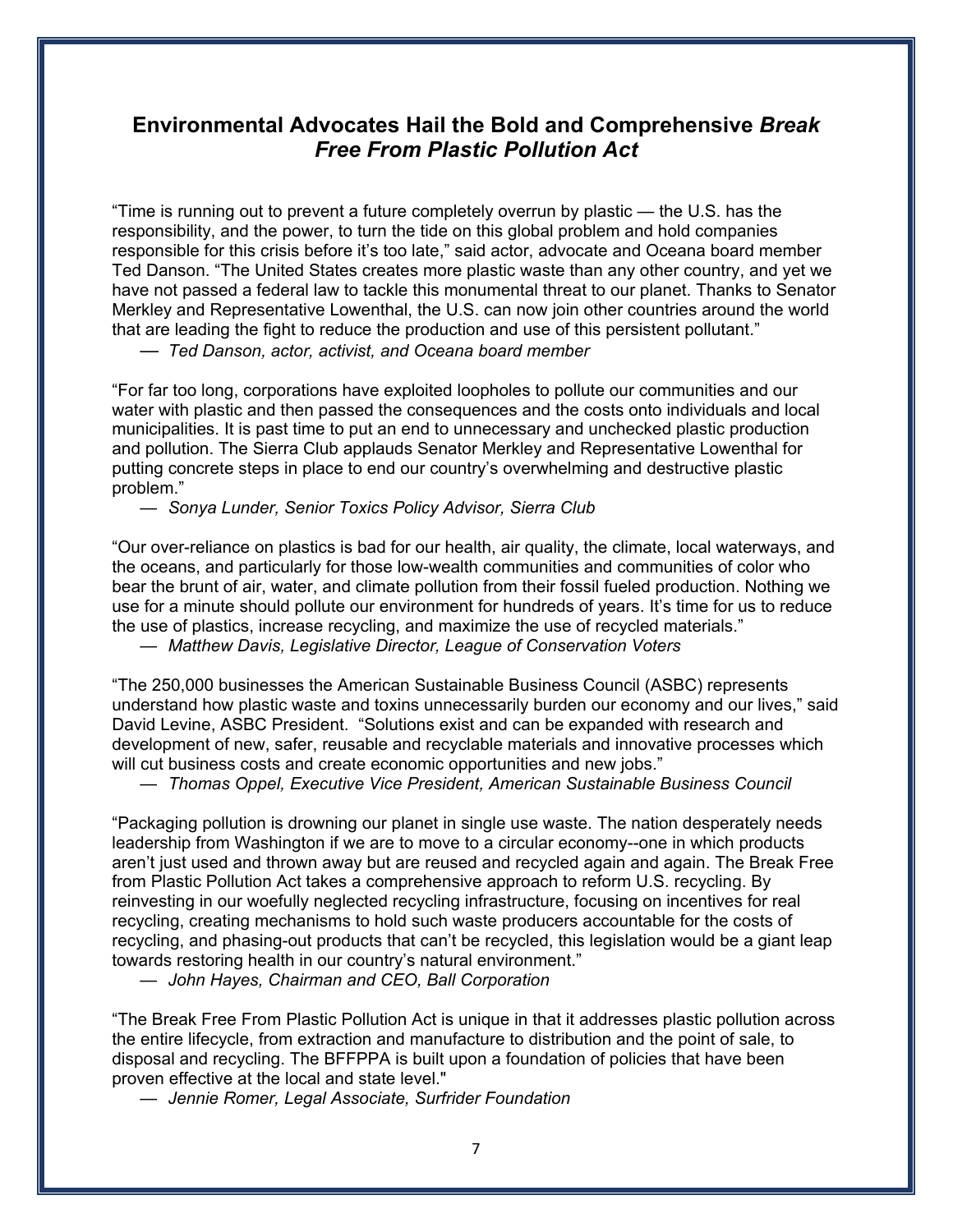"I applaud Senator Merkley's and Representative Lowenthal's leadership in introducing the Break Free from Plastic Pollution Act. Pollution from plastic is felt throughout its life cycle, from production to use and disposal. It impacts all of us around the globe. But it is low income and communities of color who suffer the most harm to their health and well-being from the pollution emitted during the creation of plastics. Toxins emitted into the air, hanging over communities, comes not only from the fracking for gas needed to make plastic, but it is also generated by refineries, and by the processing by 'cracker' plants that create the basic building block of plastic. This pollution also contributes to climate change. The petrochemical industry has created a health-harming legacy and this must end. Americans cannot accept sacrifice zones like 'Cancer Alley' in Louisiana where toddlers have skyrocketing levels of childhood leukemia while the rest of us blithely throw away single use plastics that pollute the Earth."

— *Dominique Browning, Senior Director and Co-Founder, Moms Clean Air Force*

"Plastic pollution is one of the most significant environmental justice, climate change, water quality and human health issues facing the world. The public cares about this issue and wants a comprehensive solution. The Break Free From Plastic Pollution Act will reduce the generation of plastics at the source. This bill will be ferociously opposed by both the fossil fuel industry and the chemical industry and now is the time for people to jump in and make their voices heard." — *Judith Enck, President, Beyond Plastics and former EPA Regional Administrator*

"The millions of tons of plastic trash polluting our ocean every year harm our nation's marine wildlife and ecosystems. We cannot recycle our way to the solution. The United States must take stronger action to reduce the sources of plastic pollution, especially single-use plastic, and move to more sustainable solutions. The Break Free From Plastic Pollution Act of 2021 provides a powerful blueprint to address the plastic pollution crisis. It increases accountability, addresses equity issues, and provides incentives for innovation."

— *Margaret Spring, Chief Conservation & Science Officer, Monterey Bay Aquarium*

"We need to tackle the plastics crisis now, and the Break Free From Plastic Pollution Act does just that by reducing plastic pollution at the source. We know policies regulating single-use plastic make a difference because we've seen it happen in the many cities and states that have been taking action for years. All of those efforts have led to this moment. We urgently need our federal elected leaders to build on this support and push industry to ditch its plastic habit and start making the shift to sustainable alternatives, like reusable and refillable systems."

— *Christy Leavitt, Plastics Campaign Director, Oceana*

"Plastic pollution is one of the most visible and most prolific threats facing our ocean today, and requires truly bold and ambitious action. Ocean Conservancy is thrilled to see Senator Merkley and Representative Lowenthal reintroduce an even stronger Break Free From Plastic Pollution Act in the 117<sup>th</sup> Congress. The bill hits all the most important policy levers available to tackle the ocean plastics crisis – from reducing our reliance on single-use plastics to mandating recycled content minimums to holding producers accountable for the waste their products generate – and we look forward to working with the bill sponsors, members of Congress and the Biden Administration to implement them for a healthy ocean free of plastics."

— *Janis Searles Jones, CEO, Ocean Conservancy*

"Our planet is inundated with plastic pollution, and yet we continue to make more plastic each year, harming our environment and ourselves. Finally, we have a Federal bill that offers real solutions, drawing from successful ordinances across the globe. Undeterred by the many voices trumpeting false solutions, this bill addresses our problem at the source, by reducing the amount